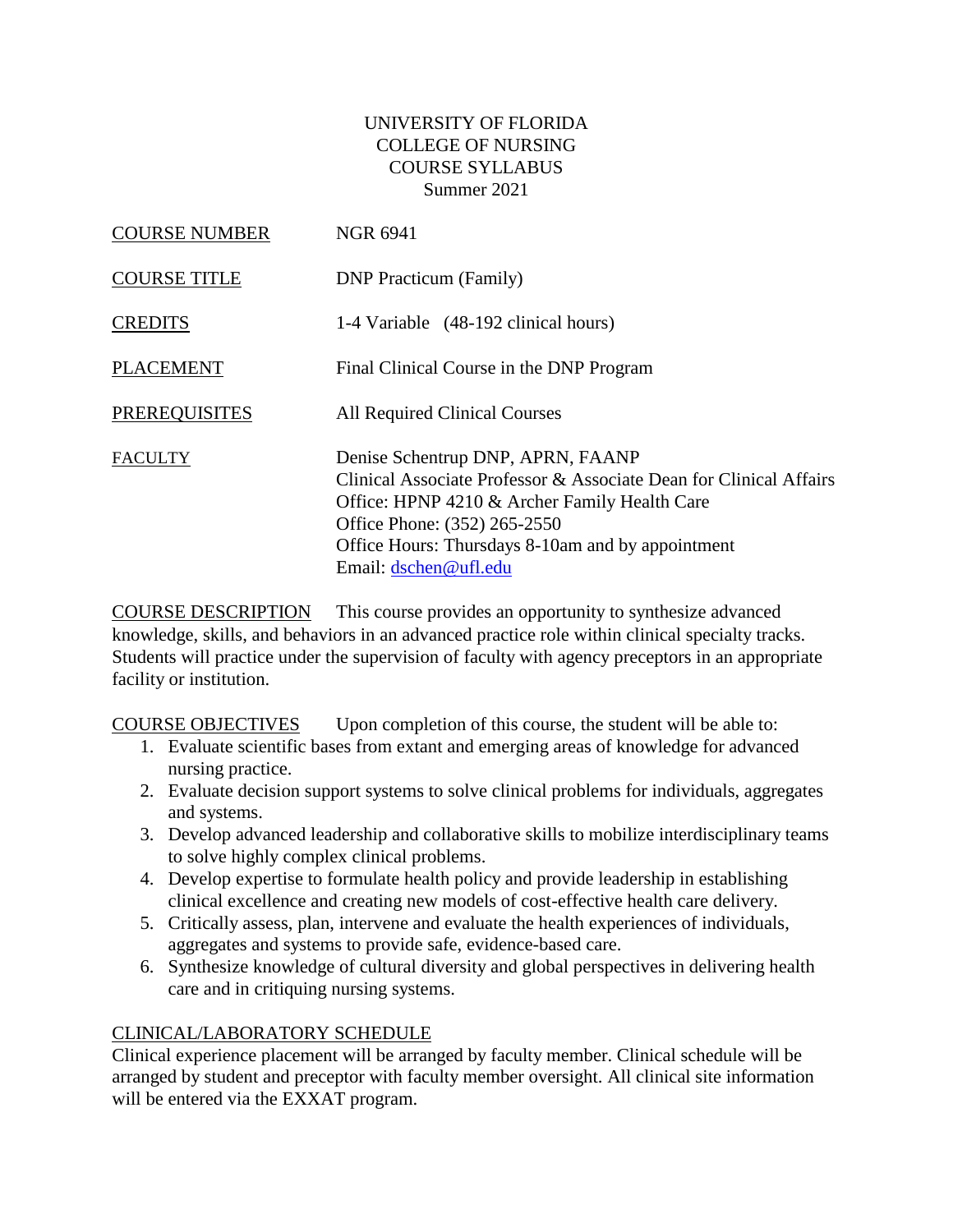If you have face-to-face instructional sessions on campus; in response to COVID-19, the following policies and requirements are in place to maintain your learning environment and to enhance the safety of our in-classroom interactions.

- You are required to wear approved face coverings at all times during class and within buildings. Following and enforcing these policies and requirements are all of our responsibility. Failure to do so will lead to a report to the Office of Student Conduct and Conflict Resolution.
- If you are experiencing COVID-19 symptoms (Click here for guidance from the CDC on [symptoms of coronavirus\)](https://www.cdc.gov/coronavirus/2019-ncov/symptoms-testing/symptoms.html), please use the UF Health screening system and follow the instructions on whether you are able to attend class. [Click here for UF Health guidance on](https://coronavirus.ufhealth.org/screen-test-protect/covid-19-exposure-and-symptoms-who-do-i-call-if/)  [what to do if you have been exposed to or are experiencing Covid-19 symptoms.](https://coronavirus.ufhealth.org/screen-test-protect/covid-19-exposure-and-symptoms-who-do-i-call-if/)
- Course materials will be provided to you with an excused absence, and you will be given a reasonable amount of time to make up work. [Find more information in the university](https://catalog.ufl.edu/UGRD/academic-regulations/attendance-policies/)  [attendance policies](https://catalog.ufl.edu/UGRD/academic-regulations/attendance-policies/)
- You are expected to adhere to all policies of the clinical agency to maintain safety such as wearing approved personal protective equipment. It is your responsibility to act in accordance with the UF Health Student COVID-19 Pledge.

E-Learning in Canvas is the course management system that you will use for this course. E-Learning in Canvas is accessed by using your Gatorlink account name and password at [http://elearning.ufl.edu/.](http://elearning.ufl.edu/) There are several tutorials and student help links on the E-Learning login site. If you have technical questions call the UF Computer Help Desk at 352-392-HELP or send email to [helpdesk@ufl.edu.](mailto:helpdesk@ufl.edu)

It is important that you regularly check your Gatorlink account email for College and University wide information and the course E-Learning site for announcements and notifications. Course websites are generally made available on the Friday before the first day of classes.

## TEACHING METHOD

Clinical experiences and online synchronous seminar activities

## LEARNING ACTIVITIES

**Seminar:** students are assigned presentation dates for synchronous seminar events. Seminar is a mandatory element of the overall learning experience. Successful course completion requires seminar attendance and participation. Students should document seminar hours in Exxat; these hours will apply to the indirect clinical hour requirement. Seminar information including rubrics to the assignment is posted on the Canvas course website.

Seminar Dates: Seminar #1 – Tuesday May 25, 2021 Seminar #2 – Tuesday June 29, 2021 Seminar #3 – Tuesday July 20, 2021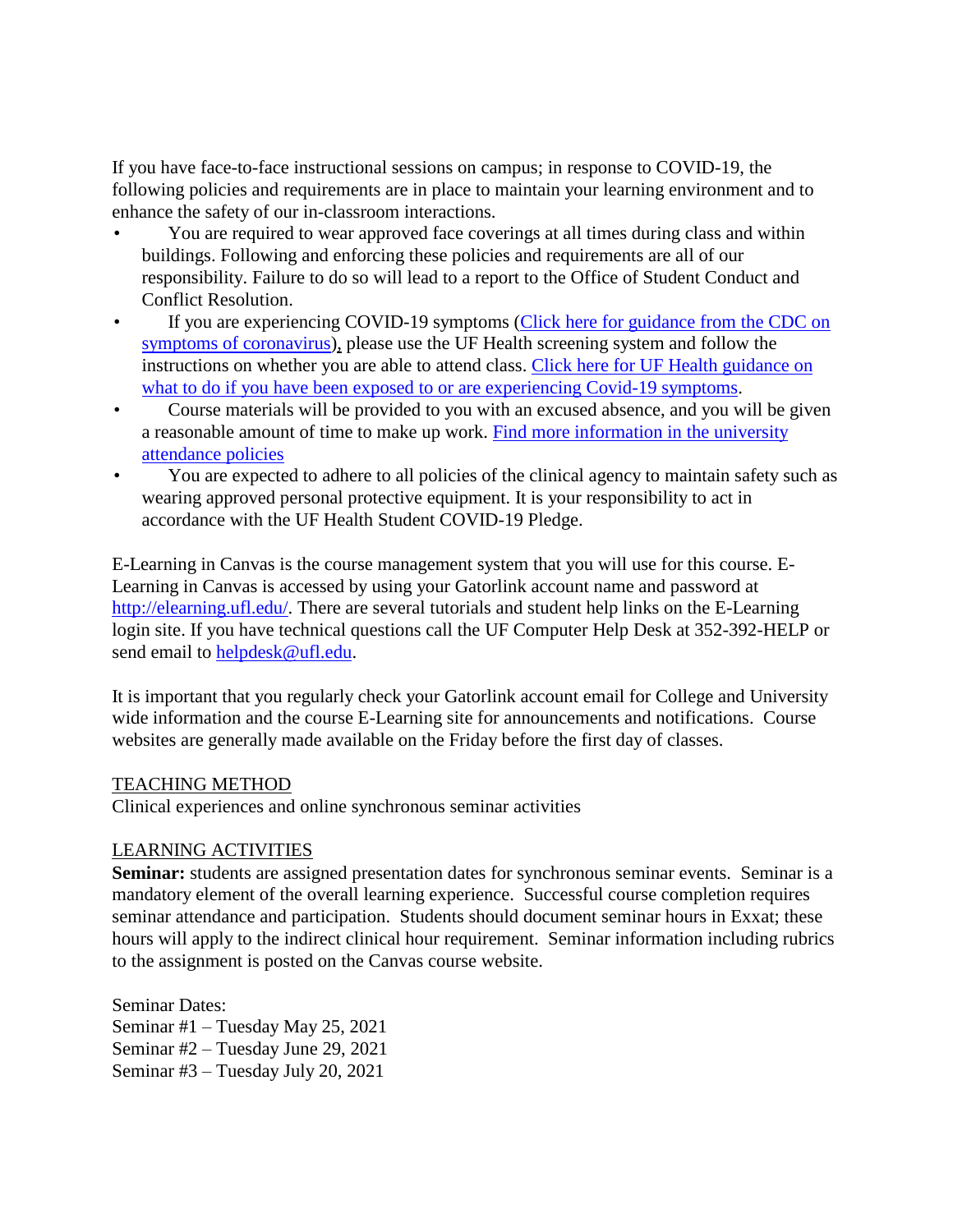**Supervised clinical practice:** In DNP Practicum, students prepare to transition to the advanced practice nurse (APN) role and achieve APN clinical competencies. Clinical practice under the supervision of an approved preceptor should include:

Taking client histories and conducting physical examinations; constructing differential diagnosis and provisional diagnosis; developing treatment plans congruent with evidencebased practice; presenting cases in written and verbal forms to peer groups and interdisciplinary team; writing and dictating activities in an electronic health record; analyzing scholarly works to support diagnostic approaches and treatment plan.

## CLINICAL EVALUATION

Clinical experience will be evaluated through faculty observation, verbal communication with the student, written work, and agency staff reports using a College of Nursing Clinical Evaluation Form. Faculty reserve the right to alter clinical experiences, including removal from client care areas, of any student to maintain patient safety and to provide instructional experiences to support student learning.

Evaluation will be based on achievement of course and program objectives using a College of Nursing Clinical Evaluation Form. All areas are to be rated. A rating of Satisfactory represents satisfactory performance and a rating of Unsatisfactory represents unsatisfactory performance. **The student must achieve a rating of Satisfactory in each area by completion of the semester in order to achieve a passing grade for the course**. A rating of less than satisfactory in any of the areas at semester end will constitute an Unsatisfactory course grade.

The faculty member will hold evaluation conferences with the student and clinical preceptor at each site visit. The faculty member will document or summarize each conference on the Clinical Evaluation Form or Incidental Advisement Record. This summary will be signed by the faculty member and student. Mid-rotation evaluation conferences will be made available to each student. **Final evaluation conferences with the faculty member are mandatory** and will be held during the last week of each clinical rotation. A student may request additional conferences at any time by contacting the clinical faculty.

## Mandatory Documentation of Clinical Hours and Experiences

Students are required to use Exxat software associated with the UF account to schedule all clinical days and to record patient logs. The faculty will also use Exxat or otherwise communicate with the student to schedule the site visit. Students are required to submit a written calendar of planned clinical practice dates and times in Exxat prior to beginning the clinical rotation. Any changes to the calendar (dates and times) must be submitted in writing to the course faculty member before the change is planned to occur. Clinical hours accrued without prior knowledge of the faculty member will not be counted toward the total number of clinical hours required for the course. Students must notify preceptor and clinical faculty member of any missed clinical days due to illness.

Students also assess their learning experience using the Clinical Site Assessment Form. The Clinical Site Assessment Form is submitted in Exxat. At the middle of the clinical experience the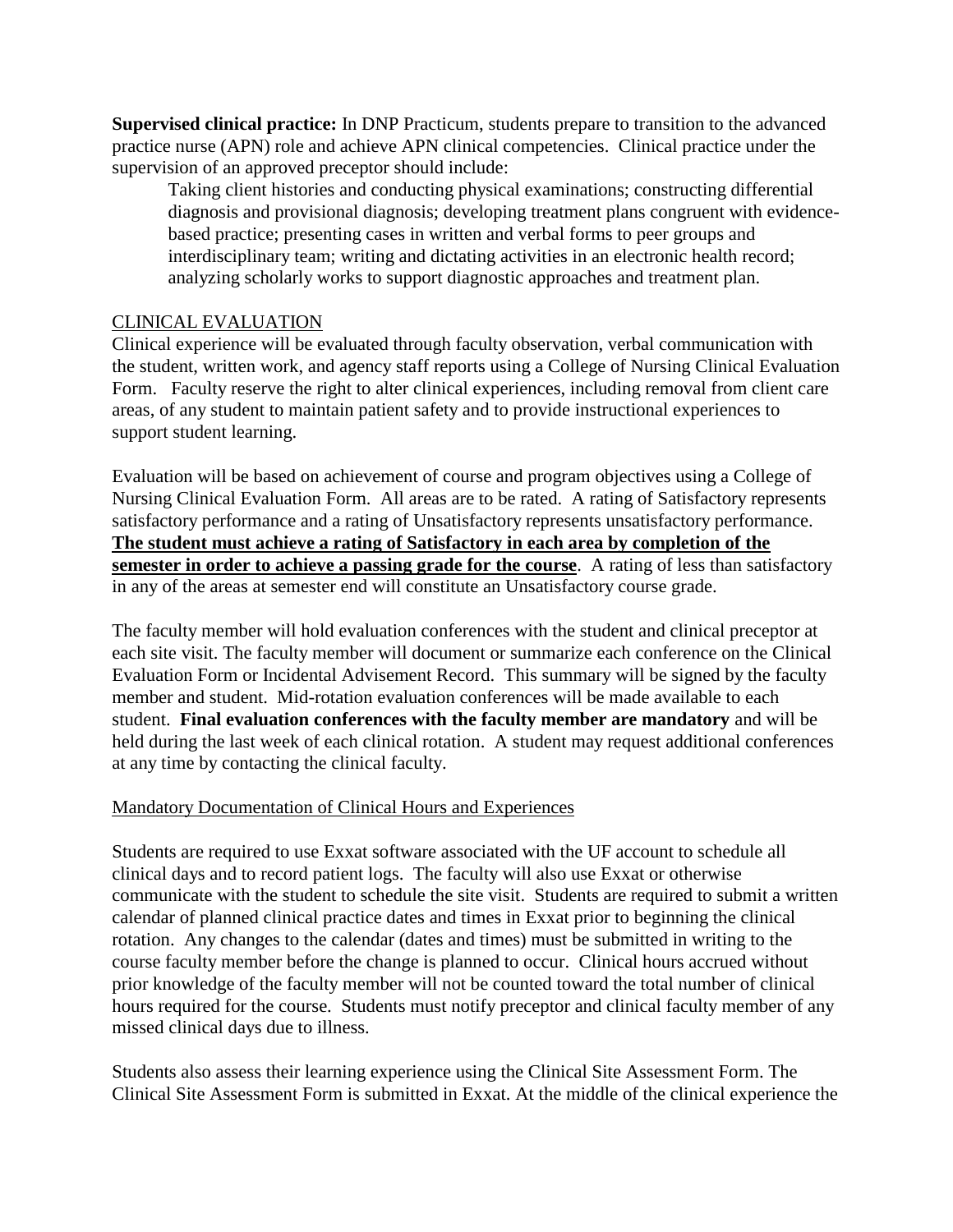student completes a self-evaluation. The faculty member completes a student evaluation using the College of Nursing Clinical Evaluation Form.

Exxat clinical log information must be updated weekly. The student has a 7-day window to post each clinical contact. You are required to complete ALL of the data for each case in Exxat.

Expectations for clinical encounters are a minimum of 1 encounter per hour but students should aim for 2-3 clinical encounters/hour. For example, a student completing 192 clinical hours in NGR 6941 should document a minimum of 192 clinical hours and 192 clinical encounters in Exxat. Students also assess their learning experience using the Clinical Site Assessment Form. The Clinical Site Assessment Form is submitted in Exxat. At the middle of the clinical experience the student completes a self-evaluation. The faculty member completes a student evaluation using the College of Nursing Clinical Evaluation Form. Exxat clinical log information must be updated weekly.

For technical problems, you may reach out to the Exxat support team at support@exxat.com

#### MAKE UP POLICY

Clinical hours must be completed within the semester timeframe. Students submit a written calendar of planned clinical practice dates and times prior to beginning the clinical rotation. Changes to the calendar (dates and times) must be submitted in writing to the course faculty before the change is planned to occur. Clinical hours accrued without prior knowledge of the faculty will not be counted toward the total number of clinical hours required for the course. Students must notify preceptor and clinical faculty of any missed clinical days due to illness. For additional details, please see Student Handbook (Clinical Courses for DNP Students). Any make up clinical days must be pre-arranged with faculty and approved by the clinical preceptor. Makeup seminars are not available. The student should notify the faculty member in advance if an illness or emergency affects seminar attendance. Faculty will consider such situations on a caseby-case basis. For additional information about absences, students should refer to attendance policies outlined in the [Student Handbook](https://nursing.ufl.edu/wordpress/files/2019/08/2019-Student-Handbook.pdf) (see Attendance). Requirements for class attendance and make-up exams, assignments, and other work in this course are consistent with university policies that can be found at: [https://catalog.ufl.edu/graduate/regulations/#text](https://catalog.ufl.edu/graduate/regulations/%23text)

#### GRADING SCALE

- S Satisfactory
- U Unsatisfactory

The following activities must be completed satisfactorily to earn an S grade in this course:

1.A minimum of clinical hours and encounters documented in Exxat (as required by curriculum plan).

a.Exxat documentation will be assessed at midterm and final

b.Students must document all clinical hours and encounters.

2.Satisfactory participation in all 3 scheduled synchronous (live), on-line seminars. a.Includes submission of satisfactory SOAP notes and PPT slides

3.Satisfactory participation in 3 Discussion Board activities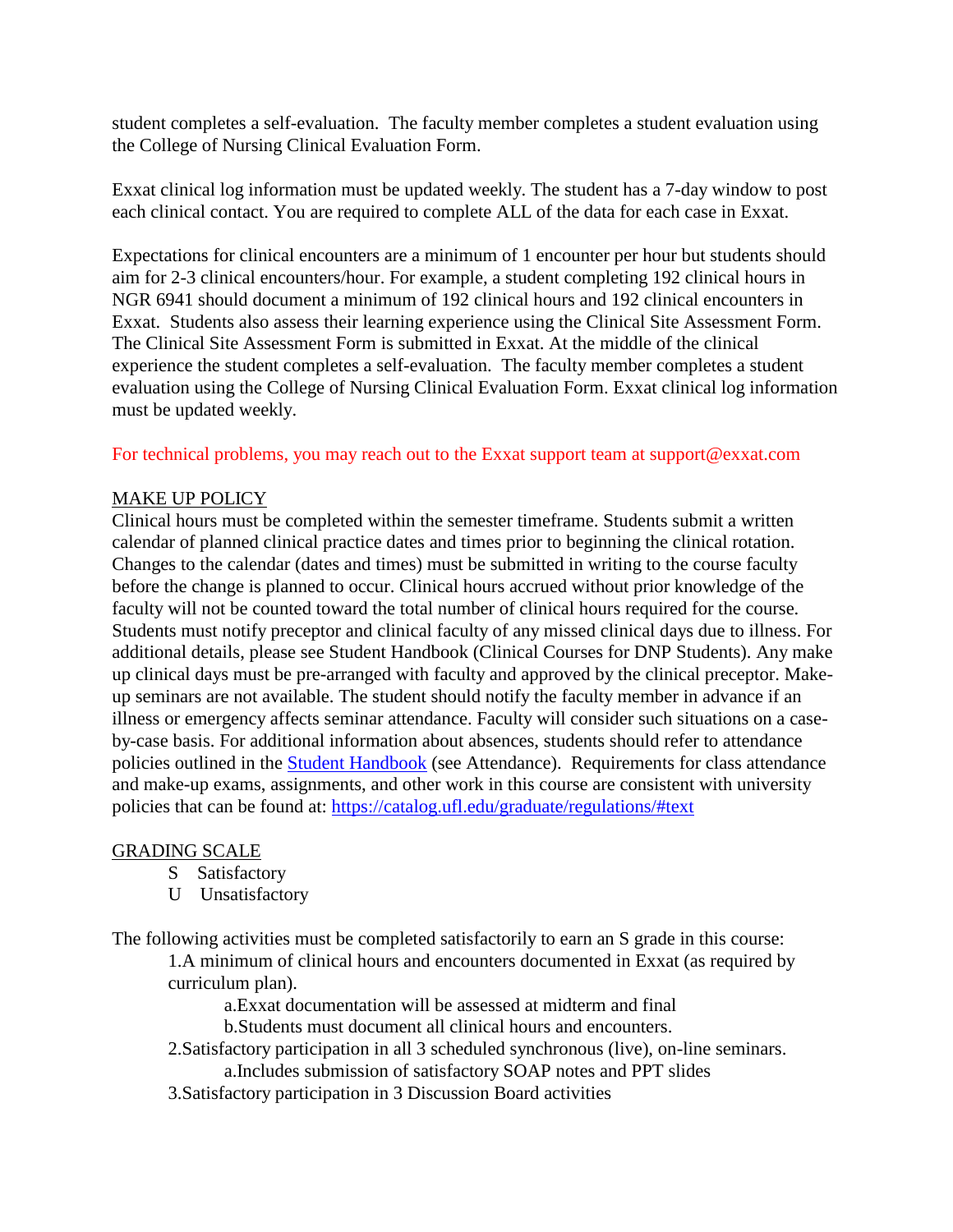- 4.Satisfactory rating on final clinical evaluation forms signed by preceptor and student. a.Midterm clinical evaluation must also be submitted and signed by preceptor and student
- 5.Submission of Student Evaluation of Preceptor and Site in Exxat(evaluation of preceptor and site)

Refer to your Canvas for specific information including rubrics regarding seminars and Discussion Board assignments.

For more information on grades and grading policies, please refer to University's grading policies: [https://catalog.ufl.edu/graduate/regulations/.](https://catalog.ufl.edu/graduate/regulations/)

## COURSE EVALUATION

Students are expected to provide professional and respectful feedback on the quality of instruction in this course by completing course evaluations online via GatorEvals. Guidance on how to give feedback in a professional and respectful manner is available at [https://gatorevals.aa.ufl.edu/students/.](https://gatorevals.aa.ufl.edu/students/) Students will be notified when the evaluation period opens, and can complete evaluations through the email they receive from GatorEvals, in their Canvas course menu under GatorEvals, or via [https://ufl.bluera.com/ufl/.](https://ufl.bluera.com/ufl/) Summaries of course evaluation results are available to students at [https://gatorevals.aa.ufl.edu/public-results/.](https://gatorevals.aa.ufl.edu/public-results/)

# ACCOMMODATIONS DUE TO DISABILITY

Students with disabilities requesting accommodations should first register with the Disability Resource Center (352-392-8565,<https://disability.ufl.edu/> ) by providing appropriate documentation. Once registered, students will receive an accommodation letter which must be presented to the instructor when requesting accommodation. Students with disabilities should follow this procedure as early as possible in the semester.

# PROFESSIONAL BEHAVIOR

The College of Nursing expects all Nursing students to be professional in their interactions with patients, colleagues, faculty, and staff and to exhibit caring and compassionate attitudes. These and other qualities will be evaluated during patient contacts and in other relevant settings by both faculty and peers. Behavior of a Nursing student reflects on the student's individual's ability to become a competent professional Nurse. Attitudes or behaviors inconsistent with compassionate care; refusal by, or inability of, the student to participate constructively in learning or patient care; derogatory attitudes or inappropriate behaviors directed at patients, peers, faculty or staff; misuse of written or electronic patient records (e.g., accession of patient information without valid reason); substance abuse; failure to disclose pertinent information on a criminal background check; or other unprofessional conduct can be grounds for disciplinary measures including dismissal.

*As students in the health professions at UF Health, you are expected to promote safety and a culture of care and concern for each other and for patients. Across our academic health center's missions of research, teaching and patient care, nursing students must lead by example and take individual responsibility for modeling healthy habits and behaviors to*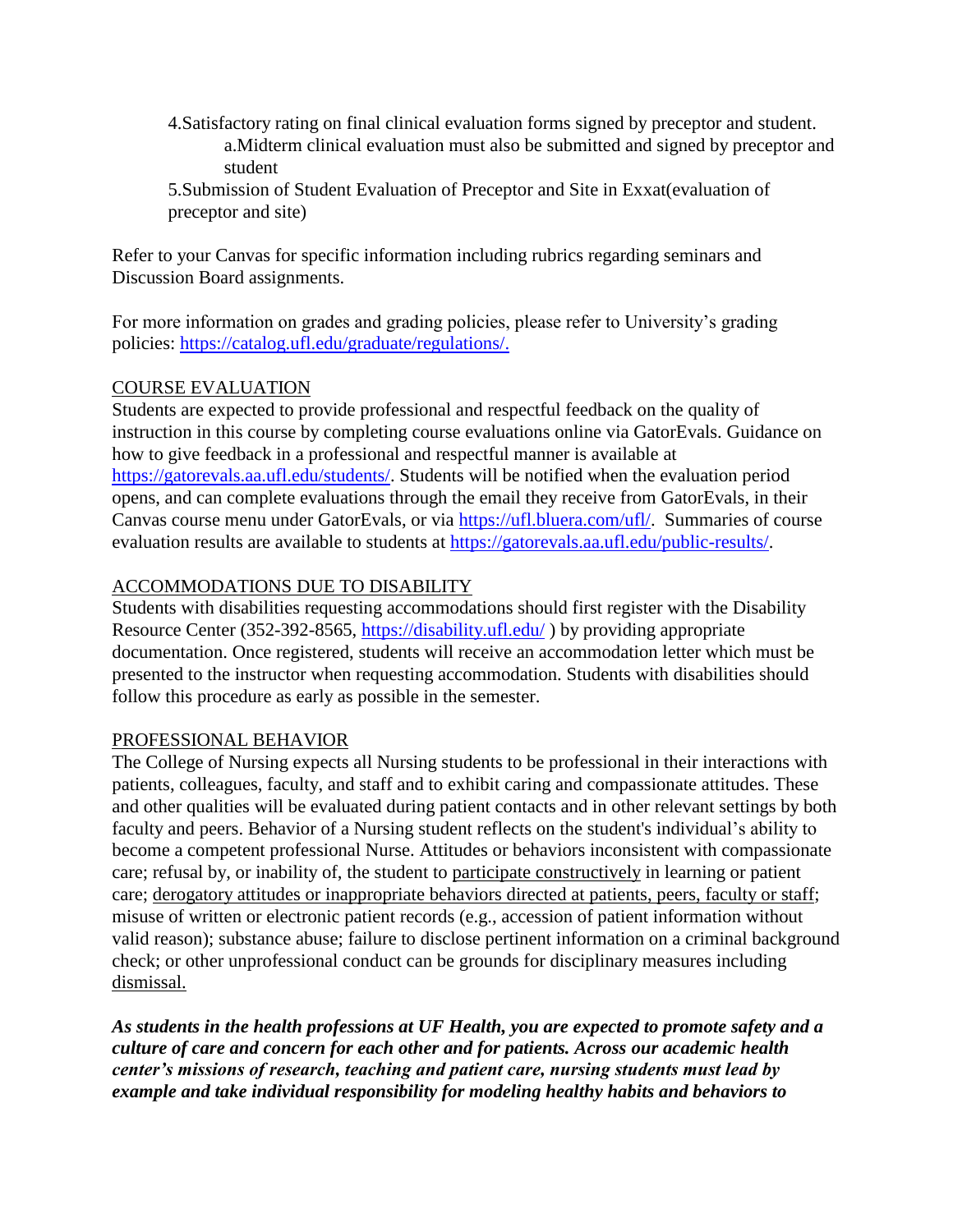## *minimize the spread of COVID-19. Failure to comply with the established public health measures, both on and off campus, is considered a serious breach of professional conduct***.**

## UNIVERSITY POLICY ON ACADEMIC MISCONDUCT

Academic honesty and integrity are fundamental values of the University community. Students should be sure that they understand the UF Student Honor Code at <https://sccr.dso.ufl.edu/policies/student-honor-code-student-conduct-code/> . Students are required to provide their own privacy screen for all examination's administered to student laptops. No wireless keyboards or wireless mouse/tracking device will be permitted during examinations.

## UNIVERSITY AND COLLEGE OF NURSING POLICIES

Please see the College of Nursing website for student policies [\(http://students.nursing.ufl.edu/currently-enrolled/student-policies-and-handbooks/\)](http://students.nursing.ufl.edu/currently-enrolled/student-policies-and-handbooks/) and a full explanation of each of the university policies – [\(http://students.nursing.ufl.edu/currently](http://students.nursing.ufl.edu/currently-enrolled/course-syllabi/course-policies)[enrolled/course-syllabi/course-policies\)](http://students.nursing.ufl.edu/currently-enrolled/course-syllabi/course-policies)

UF Grading Policy Religious Holidays Counseling and Mental Health Services Student Handbook Faculty Evaluations Student Use of Social Media

## REQUIRED TEXTBOOKS

All texts from previous courses

## RECOMMENDED TEXTBOOKS

None

| Date      | Topic/Evaluation       | Assignments                                        |  |
|-----------|------------------------|----------------------------------------------------|--|
| Week 1    | Course orientation     | Submit calendar of clinical activities by          |  |
|           |                        | May $14th$ .                                       |  |
| May 10-14 |                        |                                                    |  |
|           |                        | Document clinical hours in Exxat                   |  |
|           |                        | Due May 14 <sup>th</sup>                           |  |
|           |                        |                                                    |  |
| Week 2    | Clinical activities as | Discussion board posting #1 Due by May             |  |
| May 17-21 | scheduled              | $21th$ at 11:59pm                                  |  |
|           |                        |                                                    |  |
|           |                        | Document clinical hours in Exxat                   |  |
|           |                        | Due May $21st$                                     |  |
|           |                        |                                                    |  |
| Week 3    | Seminar #1 Tuesday     | Submit PPT slides for Seminar #1 by                |  |
| May 24-28 | May $25th 2pm-4pm$     | Tuesday May 25 <sup>th</sup>                       |  |
|           |                        |                                                    |  |
|           | Clinical activities as | Submit SOAP note by Friday May 28 <sup>th</sup> at |  |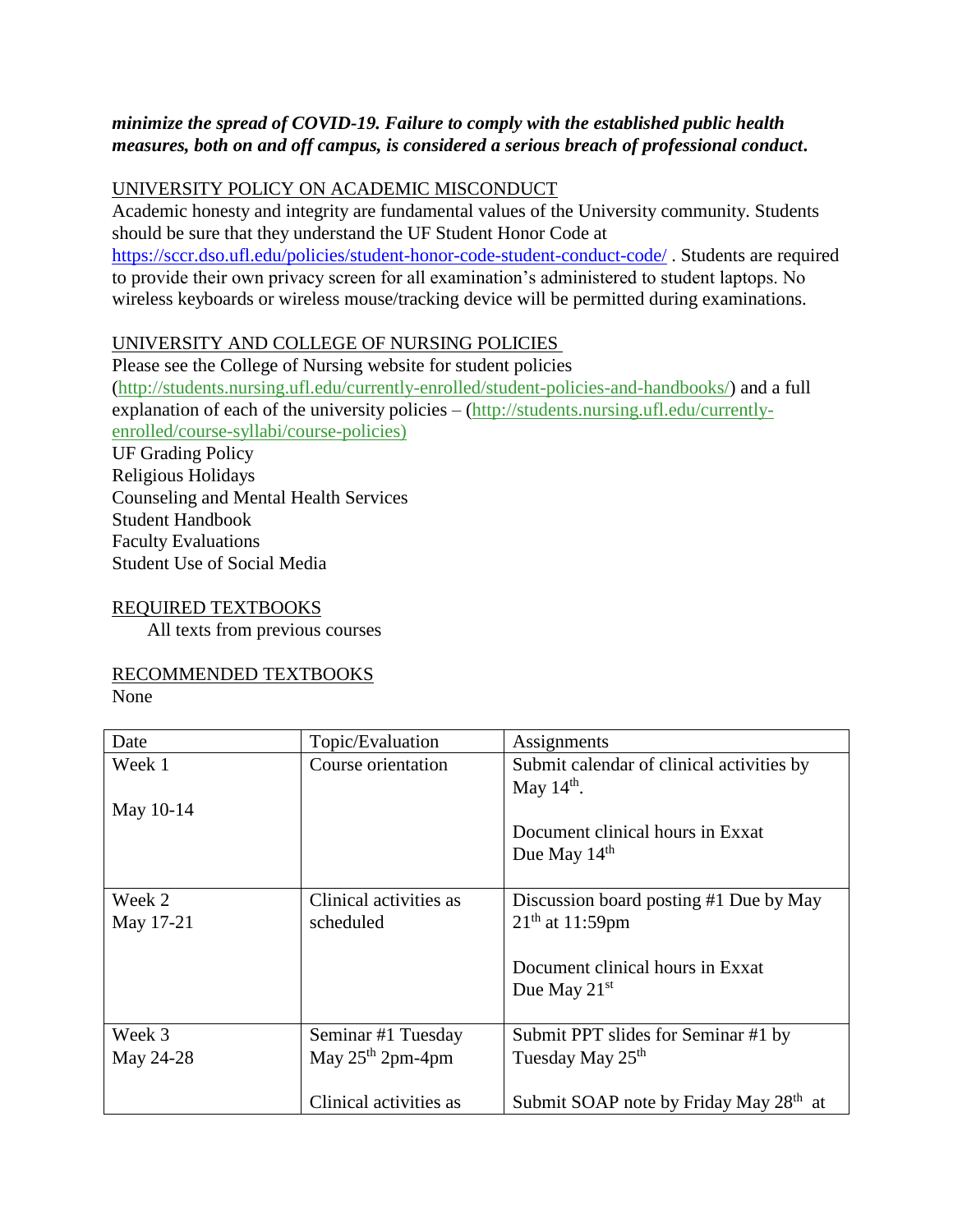|                                             | scheduled                                                                                  | 11:59pm                                                                                                          |
|---------------------------------------------|--------------------------------------------------------------------------------------------|------------------------------------------------------------------------------------------------------------------|
|                                             |                                                                                            | Document clinical hours in Exxat<br>Due May $28th$                                                               |
| Week 4<br>May 31-Memorial Day-<br>June 4    | Clinical activities as<br>scheduled                                                        | Document clinical hours in Exxat<br>Due June $4th$                                                               |
| Week 5<br>June7-11                          | Clinical activities as<br>scheduled                                                        | Discussion board posting #2 Due by June<br>$11^{th}$ at 11:59pm                                                  |
|                                             |                                                                                            | Document clinical hours in Exxat<br>Due June $11th$                                                              |
| Week 6<br>June 14-18                        | Clinical activities as<br>scheduled                                                        | Document clinical hours in Exxat<br>Due June 18 <sup>th</sup>                                                    |
| Week 7<br>June 21-25<br><b>Summer Break</b> | Clinical activities as<br>scheduled                                                        | Document clinical hours in Exxat<br>Due June $25th$                                                              |
| Week 8<br>June 28-July 2                    | Seminar #2 Tuesday<br>June $29th$ from 2pm -<br>4pm<br>Clinical activities as<br>scheduled | Submit PPT slides for Seminar #2 by<br>Tuesday June 29th<br>Submit SOAP note by Friday July 2nd at<br>$11:59$ pm |
|                                             |                                                                                            | Document clinical hours in Exxat<br>Due July $2^{nd}$                                                            |
| Week 9<br>July 5-July 9                     | Clinical activities as<br>scheduled                                                        | Document clinical hours in Exxat<br>Due July $9th$                                                               |
| Week 10<br>July 12-16                       | Clinical activities as<br>scheduled                                                        | Discussion board posting #3 due by July<br>$16^{th}$ at 11:59pm                                                  |
|                                             |                                                                                            | Document clinical hours in Exxat<br>Due July $16th$                                                              |
| Week 11<br><b>July 19-23</b>                | Seminar #3 Tuesday<br>July 20th from 2pm -<br>4pm                                          | Submit PPT slides for Seminar #3 by<br>Tuesday July 20 <sup>th</sup>                                             |
|                                             | Clinical activities as<br>scheduled                                                        | Submit SOAP note by Friday July 23rd at<br>11:59pm                                                               |
|                                             |                                                                                            | Document clinical hours in Exxat<br>Due July $23^{\text{rd}}$                                                    |